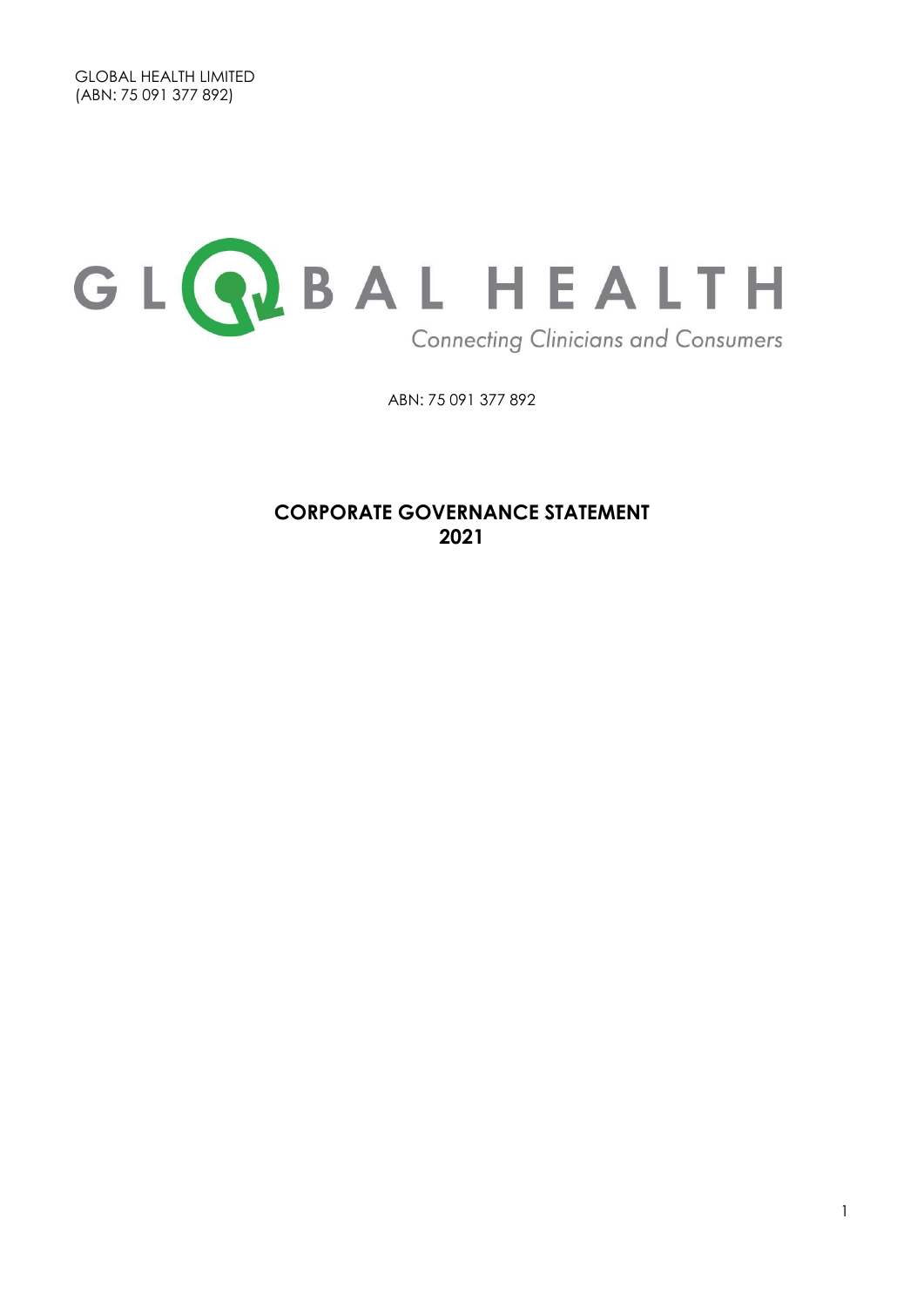#### TABLE OF CONTENTS

| 2              |  |
|----------------|--|
| 3.             |  |
| 4.             |  |
| 5.             |  |
| 6.             |  |
| 7 <sub>1</sub> |  |
| 8.             |  |
| 9.             |  |
| 10.            |  |
|                |  |
|                |  |
|                |  |
|                |  |
|                |  |
|                |  |
|                |  |
|                |  |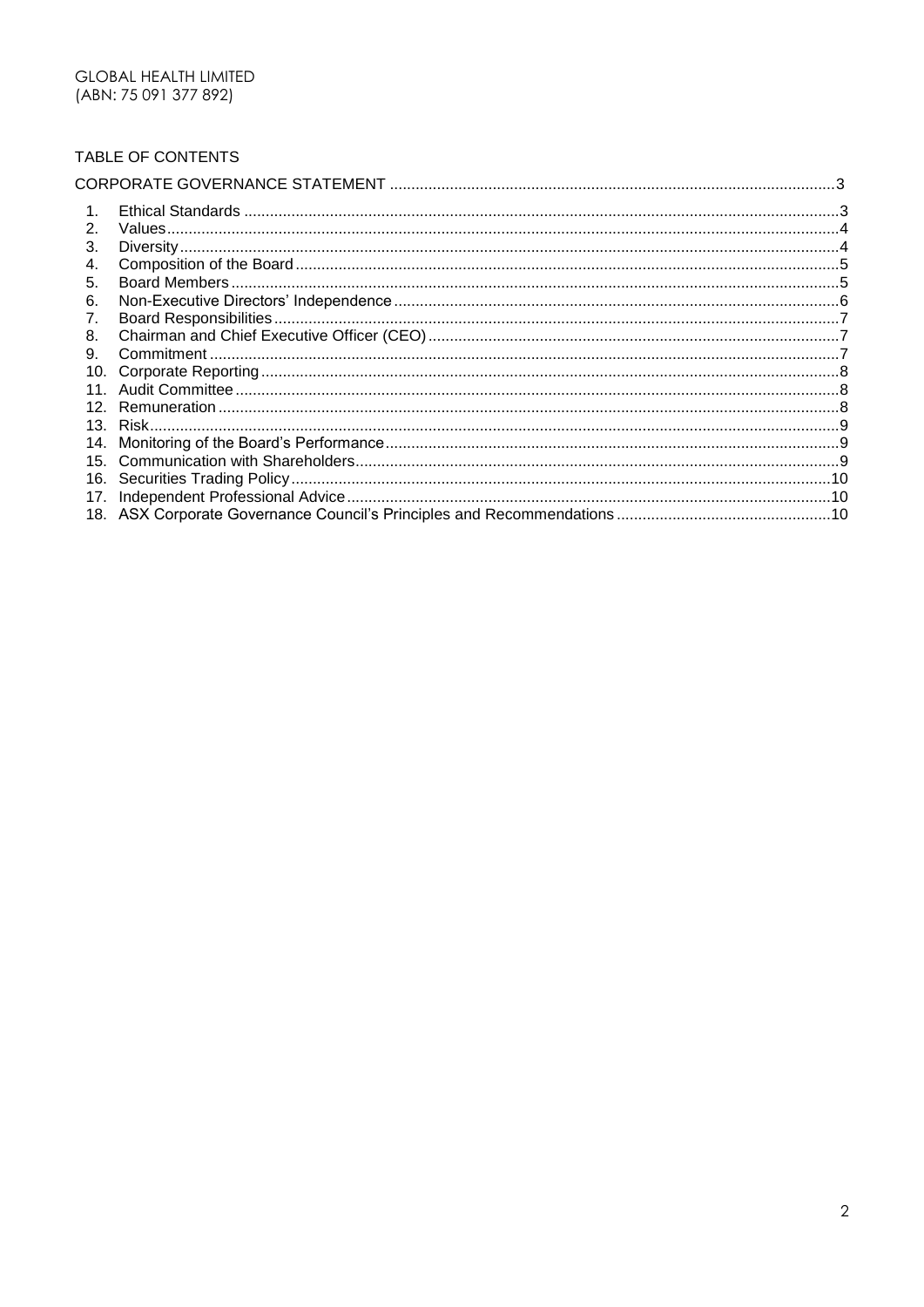# **CORPORATE GOVERNANCE STATEMENT**

<span id="page-2-0"></span>Global Health Limited (the **Company**) and the Board are committed to achieving and demonstrating high standards of corporate governance. Unless stated otherwise in this document, the Company's corporate governance arrangements comply with the Principles and Recommendations of the ASX Corporate Governance Council (4th Edition - 2019) for the entire financial year ended 30 June 2021. The Company and its controlled entities together are referred to as the Group in this statement.

The Board of Directors of the Company is responsible for the corporate governance of the Group. The Directors are responsible to shareholders and other stakeholders for the performance of the Group in both the short and longer term and seek to balance competing objectives in the best interests of the Group as a whole. The Board is also responsible for setting the strategic direction and policies of the Group. The Board's focus is to enhance the interests of shareholders and other key stakeholders and to ensure the Group is properly managed.

Day to day management of the Group's affairs, and implementation of the strategy and policies are delegated by the Board to the Chief Executive Officer.

Descriptions of the Company's main corporate governance practices are set out below. All of these practices, unless otherwise stated, were in place for the entire year.

#### **1. Ethical Standards**

<span id="page-2-1"></span>The Company's Code of Conduct requires all directors, employees, agents and contractors to:

- act with honesty and integrity at all times by:
	- o carrying out their duties with proper care and attention;
	- o dealing fairly with others, including other employees, clients, suppliers, business partners, third parties;
	- o being accountable for and transparent about their actions and decisions. This includes notifying their manager (for employees) or the Board (for directors) as soon as they become aware of any issues arising from such actions or decisions;
- respect, maintain and enforce strict security, privacy and confidentiality of information of the Company, staff and all other parties which is obtained through the course of their duties or otherwise, in particular all personal information;
- set a good example of courteous, respectful and helpful behaviour towards others;
- cooperate and work as a team with colleagues and external parties in the best interests of the Company;
- comply with the Code of Conduct, Policies of the Company and laws of Australia and all other countries in which the Company does business, so as not to bring the Company's name or reputation into disrepute in any way; and
- report all issues and suspected breaches of the law, the Code of Conduct or any other Company Policy as soon as they become aware of them.

Directors are obliged to exercise independent judgment and take reasonable steps to make sure that the Code of Conduct is understood and followed. Any breach of the Code must be reported to the Board.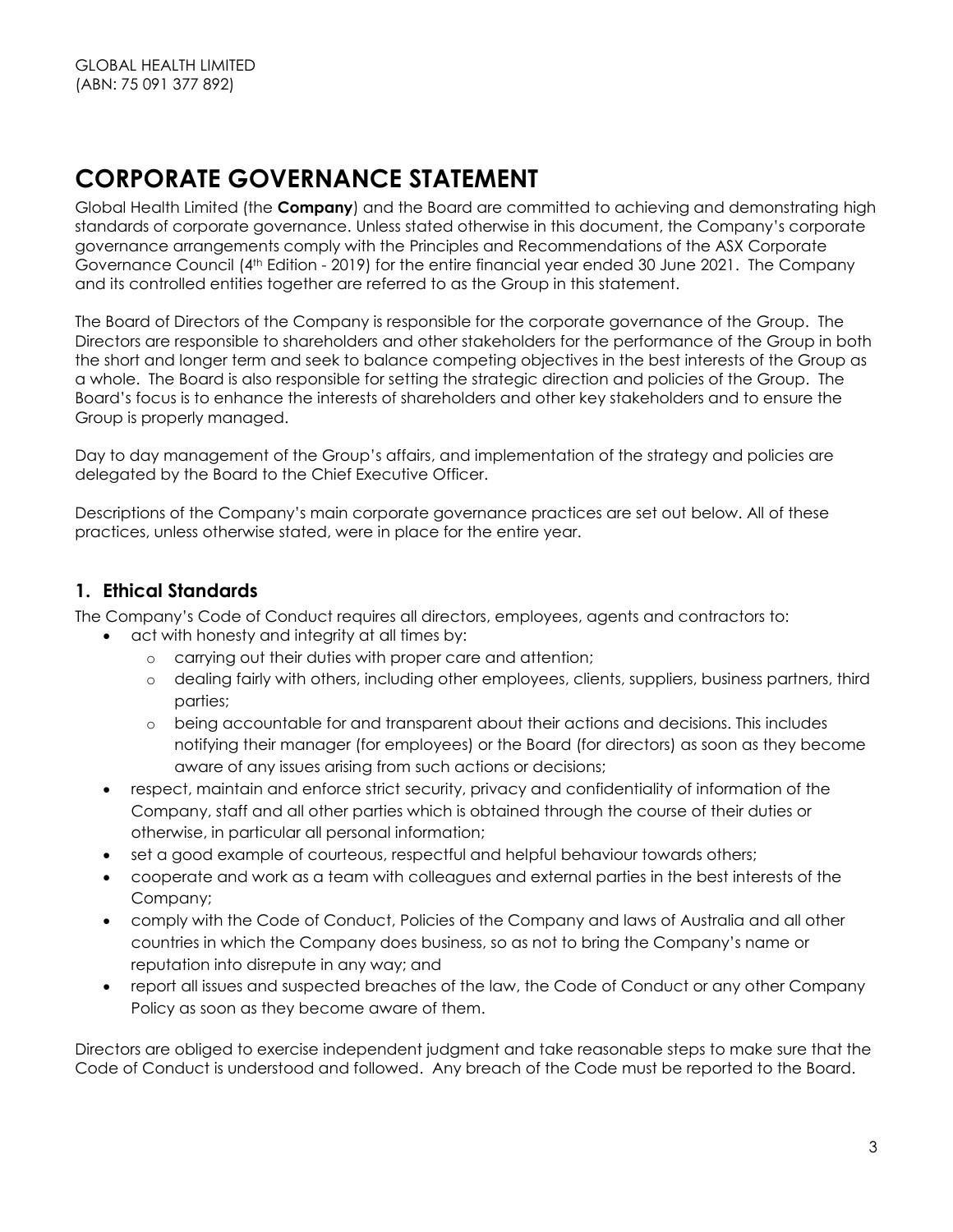During the year the Company adopted and implemented a Whistleblower Policy and an Anti-Bribery and Corruption Policy. Any breach of either policy must be reported to the Board.

#### **2. Values**

The Company's core values are: Patient Centricity, Consumer Empowerment, Connectivity, Innovation and Healthcare. The Company will continue in its commitment to:

- <span id="page-3-0"></span>provide great solutions for better business and patient outcomes;
- protect the privacy and information of our customers and their patients;
- empower consumers to collaborate with their healthcare team to better manage their health and wellness;
- connect clinicians to each other and manage the relationship with their patients;
- continuously innovate to deliver cost-effective and market-leading solutions; and
- help providers improve healthcare operations and processes.

#### **3. Diversity**

<span id="page-3-1"></span>Diversity includes, but is not limited to, gender, age, ethnicity and cultural background. The Company is committed to diversity and recognises the benefits arising from employee and Board diversity and the importance of benefiting from all available talent.

The Company's diversity policy includes requirements for the Board to develop measurable objectives for diversity, and annually assess both the objectives and the progress in achieving them. The Board has set the following objectives in relation to diversity:

- as Director and senior executive positions become vacant and appropriately qualified candidates become available, seek to achieve a diverse and skilled workforce leading to continuous improvement;
- ensure that people responsible for recruitment take diversity issues into account when considering vacancies;
- foster a work environment that values and utilises the contributions of employees with diverse backgrounds, experiences and perspectives; and
- continue to promote awareness in all employees of their rights and responsibilities with regard to fairness, equity and respect for all aspects of diversity.

The Board believes it has implemented these objectives throughout the Company's workforce and continues to monitor and assess the Company's efforts in this regard.

The number of women employed by the Company and their employment classifications are set out in the table below:

|                                | As at 29 September 2021 |            | 2020.         |            |
|--------------------------------|-------------------------|------------|---------------|------------|
|                                | <b>Number</b>           | Percentage | <b>Number</b> | Percentage |
| Women on the Board             |                         | 20%        |               | 0%         |
| Women in Senior Management     |                         | 17%        |               | 38%        |
| Women employees in the Company | 20                      | 48%        |               | 42%        |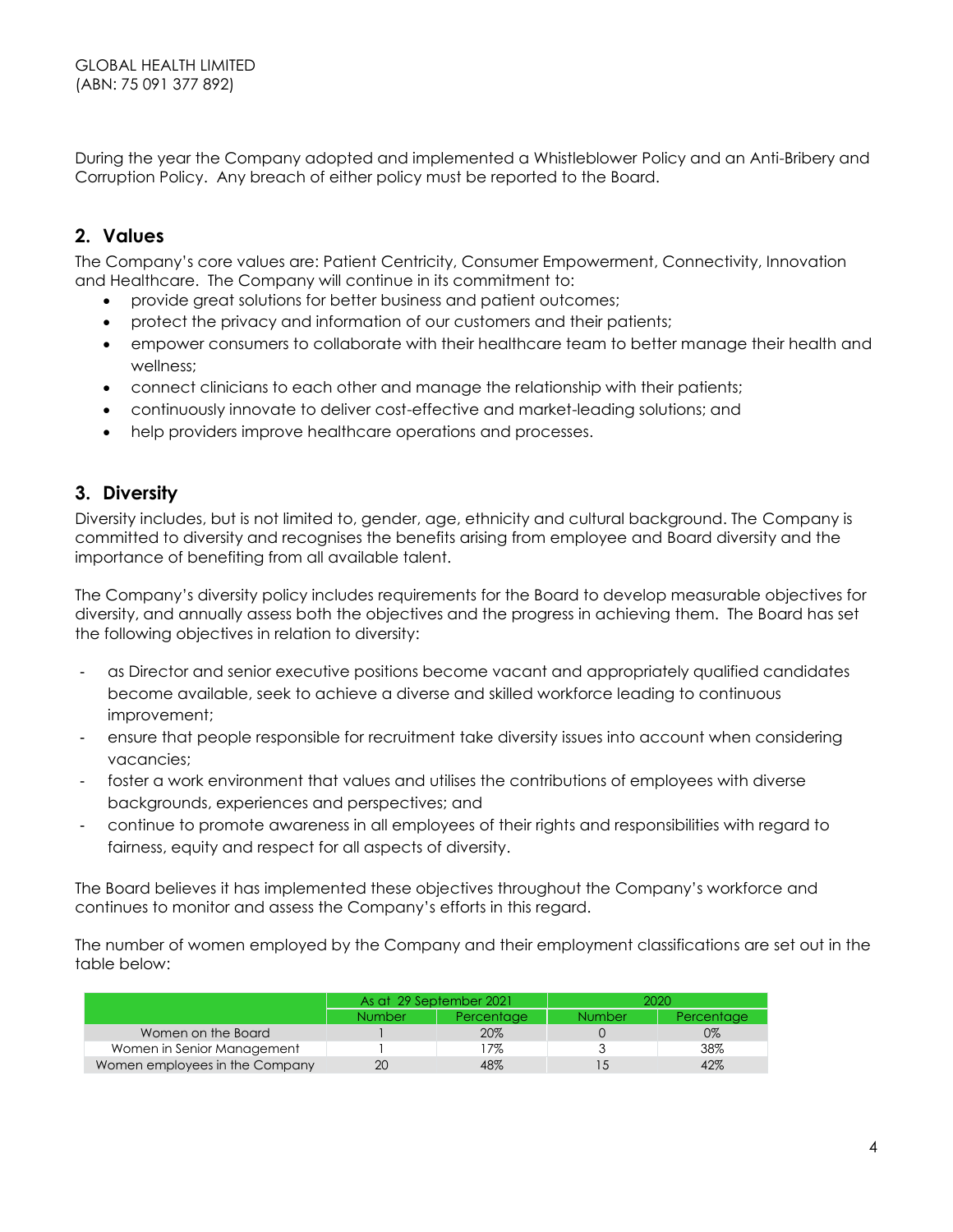## **4. Composition of the Board**

<span id="page-4-0"></span>There were four directors on the Board throughout the year. Of these, three were independent, nonexecutive directors and one was the Executive Director. Each year one-third of directors and any director (excluding the Executive Director) who has held office for three years or three annual general meetings (whichever is longer) must retire from office. A retiring director is eligible to seek re-election if so minded. The skills, experience and expertise relevant to the position of each director in office at the date of the Annual Report and their terms of office are detailed in the Directors' Report. The Board strives to achieve a mix of commercial, financial, legal, management, health industry and IT skills and experience among its members.

The composition of the Board is determined in accordance with the following principles and guidelines:

- the Board should comprise at least three Directors and maintain a majority of independent nonexecutive directors;
- the Chairman must be an independent non-executive director;
- the roles of Chief Executive Officer and Chairman must not be performed by the same person; and
- the Board should comprise Directors with an appropriate range of qualifications and expertise.

When considering potential candidates for directorship, the Board assesses qualified and experienced professionals and business people. The Company does not engage any consultants to source potential Board members, but relies on the Directors' industry contacts to identify potential candidates based on their professional and business reputation, health care services industry experience and other areas of expertise. Appropriate checks are done before a candidate is appointed, and the Company seeks to maintain a diverse range of members of the Board by having only one director drawn from any one professional background at any one time.

When a new Director is appointed, they are provided with an appropriate induction, which includes access to relevant materials as well as meetings and in-depth briefings with key people.

# **5. Board Members**

The Directors in office at the date of this statement are:

<span id="page-4-1"></span>

| Name            | <b>Position</b>                     |
|-----------------|-------------------------------------|
| Mr S L Pynt     | Independent, Non-Executive Chairman |
| Mr M Cherian    | Executive Director                  |
| Mr G Smith      | Independent, Non-Executive Director |
| Mr R Knowles AO | Independent, Non-Executive Director |
| Ms K Corry      | Independent, Non-Executive Director |

Ms Karen Corry joined the Board as an independent, non-executive director on 10 August 2021. There are currently four Non-Executive Directors who are considered independent under the principles set out below, and one Executive Director. The Executive Director reports to the Board and is accountable for leading the Group's strategic focus and its expansion into new markets. The Chief Executive Officer reports to the Board, has full accountability for the performance and growth of the Group's existing business and is not a Director.

The Board seeks to ensure that:

- at any point in time, its membership represents an appropriate balance between Directors with experience and knowledge of the Group and Directors with an external perspective; and
- the size of the Board is conducive to effective discussion and efficient decision-making.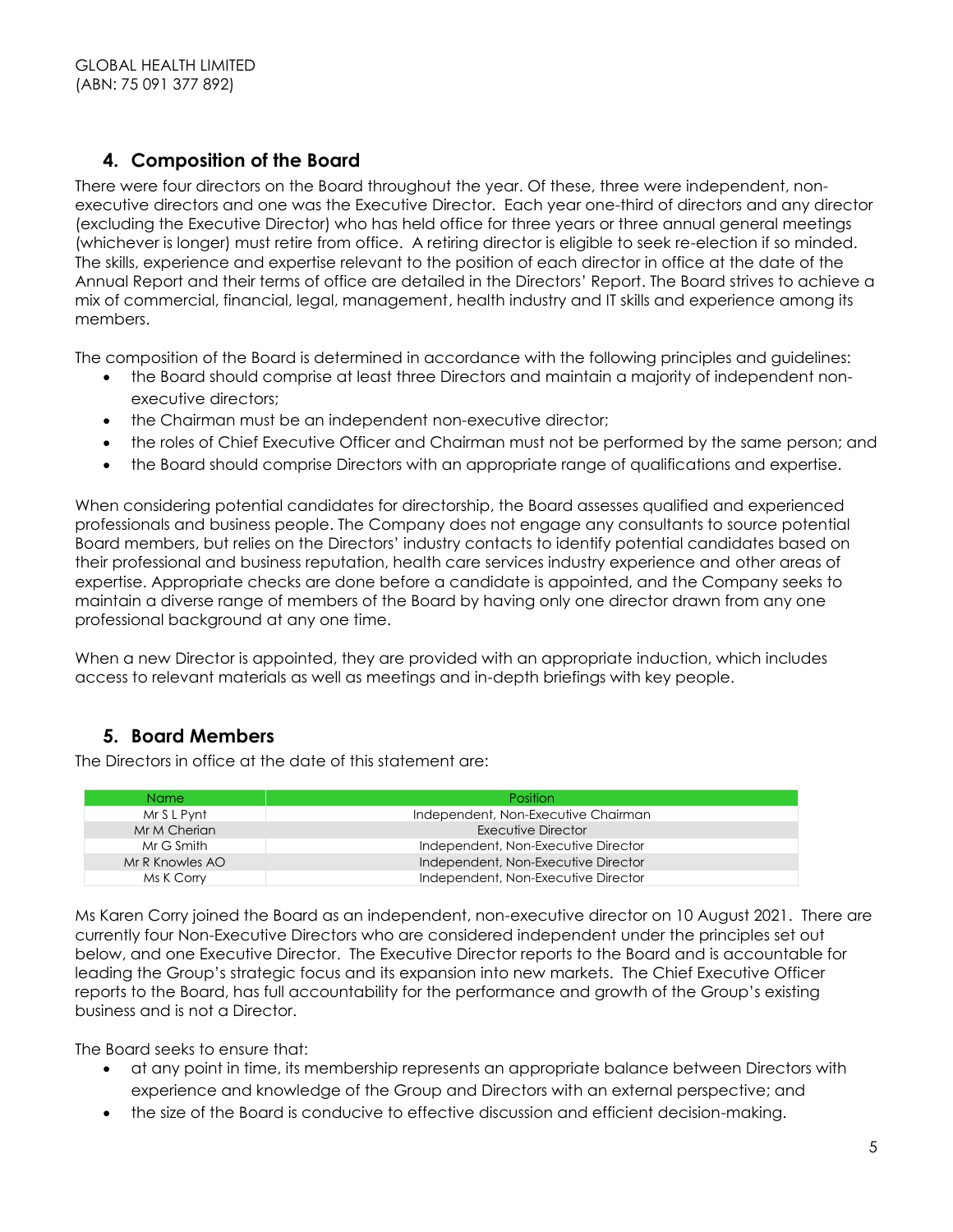Directors are expected to provide the following skills and knowledge:

- a balance of proven expertise, diverse skills and experience in commerce, finance, health care innovation and other areas where software technology can improve the experience of consumers and providers of health care services;
- an understanding of the roles, duties and responsibilities of directors under Australian law;
- leadership skills, experience making decisions at the highest levels, strategic thinking and long-term planning abilities;
- an understanding of current issues affecting the Australian health care industry in particular, and a wider understanding of international medical and technological trends in the provision and consumption of health care services;
- flexible, consultative and innovative approaches to communicating and achieving corporate goals; and
- a passion for the Company's purpose and activities, and a strong commitment to its success.

As the Company has a relatively small Board, the full Board acts as a nomination committee and reviews Board membership including an assessment of necessary and desirable skills and competencies, particularly in the context of board renewal.

# **6. Non-Executive Directors' Independence**

<span id="page-5-0"></span>The Board has adopted specific principles in relation to the independence of Non-Executive Directors. These state that to be considered independent, a Director must be Non-Executive and:

- not be a substantial shareholder of the Company or an officer of, or otherwise associated directly with, a substantial shareholder of the Company;
- within the last three years, not have been employed in an executive capacity by the Company or any other Group member or been a Director after ceasing to hold any such employment;
- within the last three years not have been a principal of a material professional advisor or a material consultant to the Group, or an employee materially associated with the service provided;
- not be a material supplier to or customer of the Group, or an officer of or otherwise associated directly or indirectly with a material supplier or customer;
- have no material contractual relationship with the Group other than as a Director;
- not have been on the Board for a period which could, or could reasonably be perceived to, materially interfere with the Director's ability to act in the best interests of the Company; and
- be free from any interest and any business or other relationship which could, or could reasonably be perceived to, materially interfere with the Director's ability to act in the best interests of the Company.

The Board has applied these principles in determining the independence of each Director, taking into account their interests in the Company, tenure on the board and other interests including directorships of other companies. These determinations are summarised above. The Board is satisfied that the independent Directors can and do bring independent judgment to the Board's deliberations, and any potential conflict of interest is managed appropriately.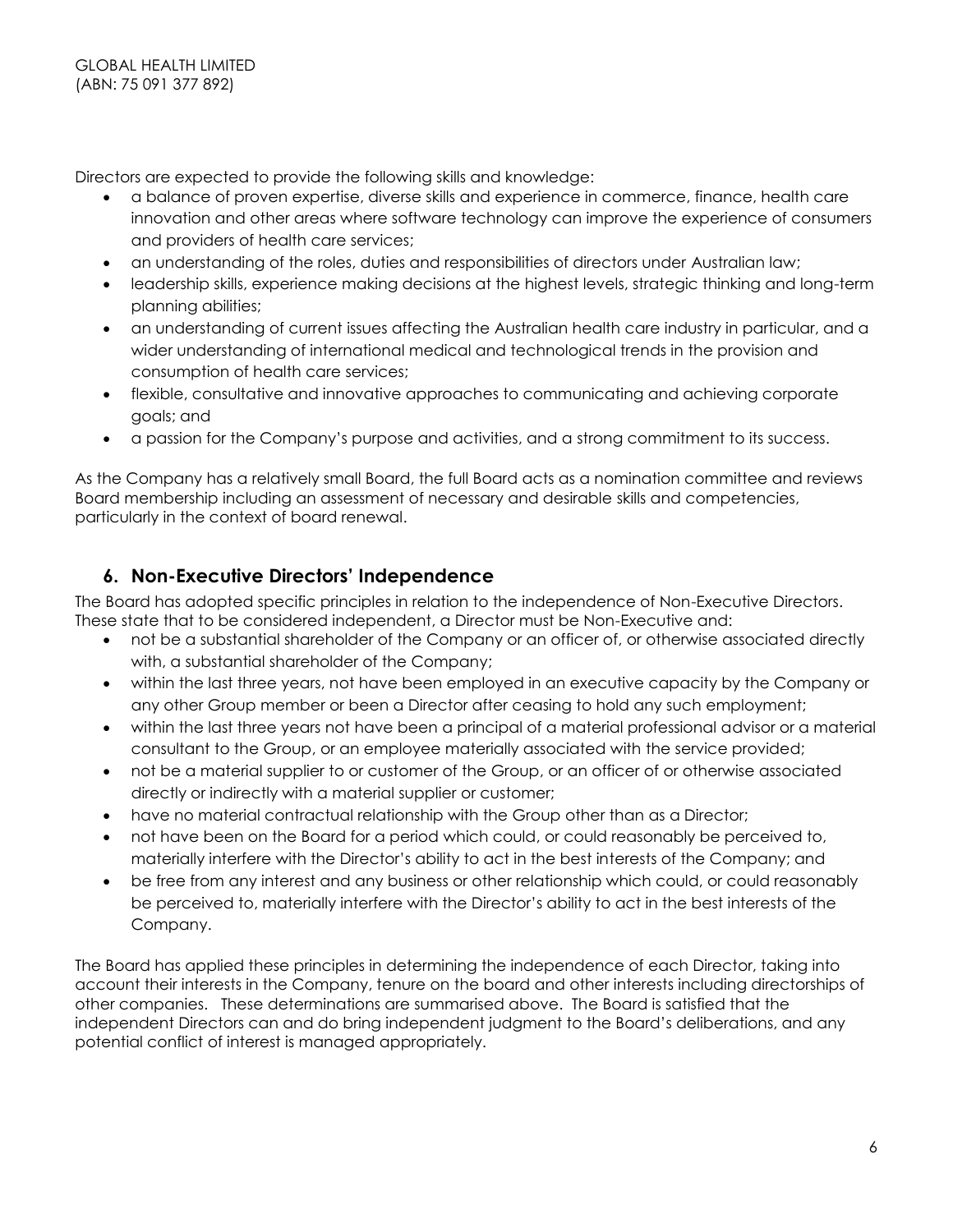# **7. Board Responsibilities**

The responsibilities of the Board are documented in the Board Charter and include:

- 1. providing strategic guidance to the management team, including contributing to the development of and approving the corporate strategy;
- <span id="page-6-0"></span>2. reviewing and approving business plans, the annual budget and financial plans, including available resources and major capital expenditure initiatives;
- 3. overseeing and monitoring organisational performance and the achievement of the Group's strategic goals and objectives and progress of major capital expenditures and other significant corporate projects including any acquisitions or divestments;
- 4. monitoring financial performance including approval of the annual and half-year financial reports and liaison with the Company's auditors;
- 5. appointing and, if necessary, removing the Chief Executive Officer;
- 6. assessing the performance and determining the remuneration of the Chief Executive Officer;
- 7. ratifying the appointment and removal of and contributing to the performance assessment of members of the senior management team;
- 8. approving remuneration policies and the remuneration of senior executives;
- 9. approving remuneration of directors within limits approved by shareholders;
- 10. ensuring there are effective management processes in place and approving major corporate initiatives;
- 11. enhancing and protecting the reputation of the Group; and
- 12. overseeing the operation of the Group's systems for compliance and risk management and reporting to shareholders.

# **8. Chairman and Chief Executive Officer (CEO)**

<span id="page-6-1"></span>The Chairman is responsible for leading the Board, ensuring Directors are properly informed about matters relevant to their role and responsibilities, facilitating Board discussions and managing the Board's relationship with the Company's senior executives.

The Board charter specifies that the Chairman and the CEO are separate roles to be undertaken by separate people. The CEO is responsible for implementing the Group's strategies and policies and for the performance of the Group. The Board monitors the performance of the CEO and senior executives and evaluates their performance against agreed key performance indicators, which are summarised in the remuneration report.

# **9. Commitment**

<span id="page-6-2"></span>The number of meetings of the Company's Board of Directors and of the Risk and Audit Committee held during the year ended 30 June 2021, and the number of meetings attended by Directors are disclosed in the Directors' Report.

The Non-Executive Directors meet from time to time without management present to discuss relevant matters. Matters arising from this meeting are shared with the full Board as appropriate.

It is the Company's practice to allow the Executive Director to accept appointments outside the Company with the prior written approval of the Board.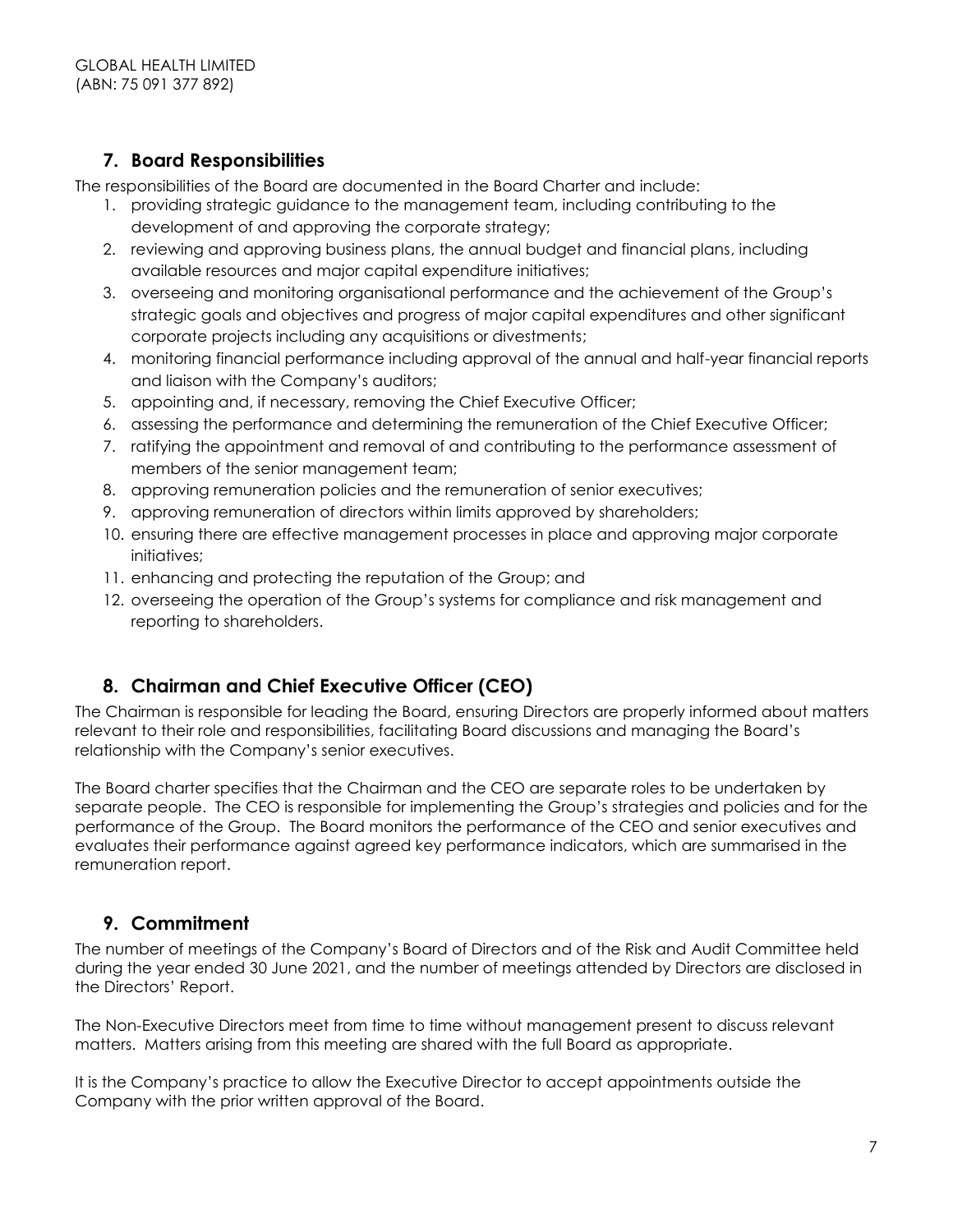Before being appointed or submitted for re-election, each Non-Executive Director is required to acknowledge that they have and will continue to make the time available to discharge their responsibilities to the Company.

# **10.Corporate Reporting**

The Chief Executive Officer and the Chief Financial Officer have made the following certifications to the Board:

- <span id="page-7-0"></span> that the Group's financial reports are complete and present a true and fair view, in all material respects, of the financial condition and operational results of the Group and are in accordance with relevant accounting standards; and
- that the above statement is founded on a sound system of risk management and internal compliance and control which implements the policies adopted by the Board and that the Group's risk management and internal compliance and control is operating efficiently and effectively in all material respects.

Since February 2021, the Company has been required by Australian Securities Exchange (ASX) to provide quarterly cash flow and activity reports. These quarterly reports are not audited but are reviewed by the Company's external auditor. This Corporate Governance Statement is not audited by an external auditor. The Board verifies the integrity of the Corporate Govrnance Statement through the personal knowledge of Directors and input from management.

# **11.Audit Committee**

<span id="page-7-1"></span>The Board has established an Audit Committee which acts in accordance with its charter. The Committee consists of the following Non-Executive Directors:

Mr G Smith (Chair) Mr S Pynt

Due to the small number of Board members, the Board has agreed that the Audit Committee be made up of two independent Non-Executive Directors. Details of these Directors' qualifications and attendance at Committee meetings are set out in the Directors' Report. The Committee is chaired by Mr Smith.

The Audit Committee has appropriate financial expertise and all members are financially literate and have an appropriate understanding of the industries in which the Group operates. The Audit Committee has authority, within the scope of its responsibilities, to seek any information it requires from any employee or external party.

It is the Committee's responsibility to ensure that an effective framework of internal controls exists within the Group, including liaison with external auditors. This includes internal controls for the effectiveness and efficiency of significant business processes, including the safeguarding of assets, the maintenance of proper accounting records and the reliability of financial information.

# **12.Remuneration**

<span id="page-7-2"></span>The Board does not have a separate remuneration committee due to the small number of Board members. Consequently, remuneration is managed by the Board, which is responsible for reviewing and approving remuneration of the Executive Director, Chief Executive Officer and other executives of the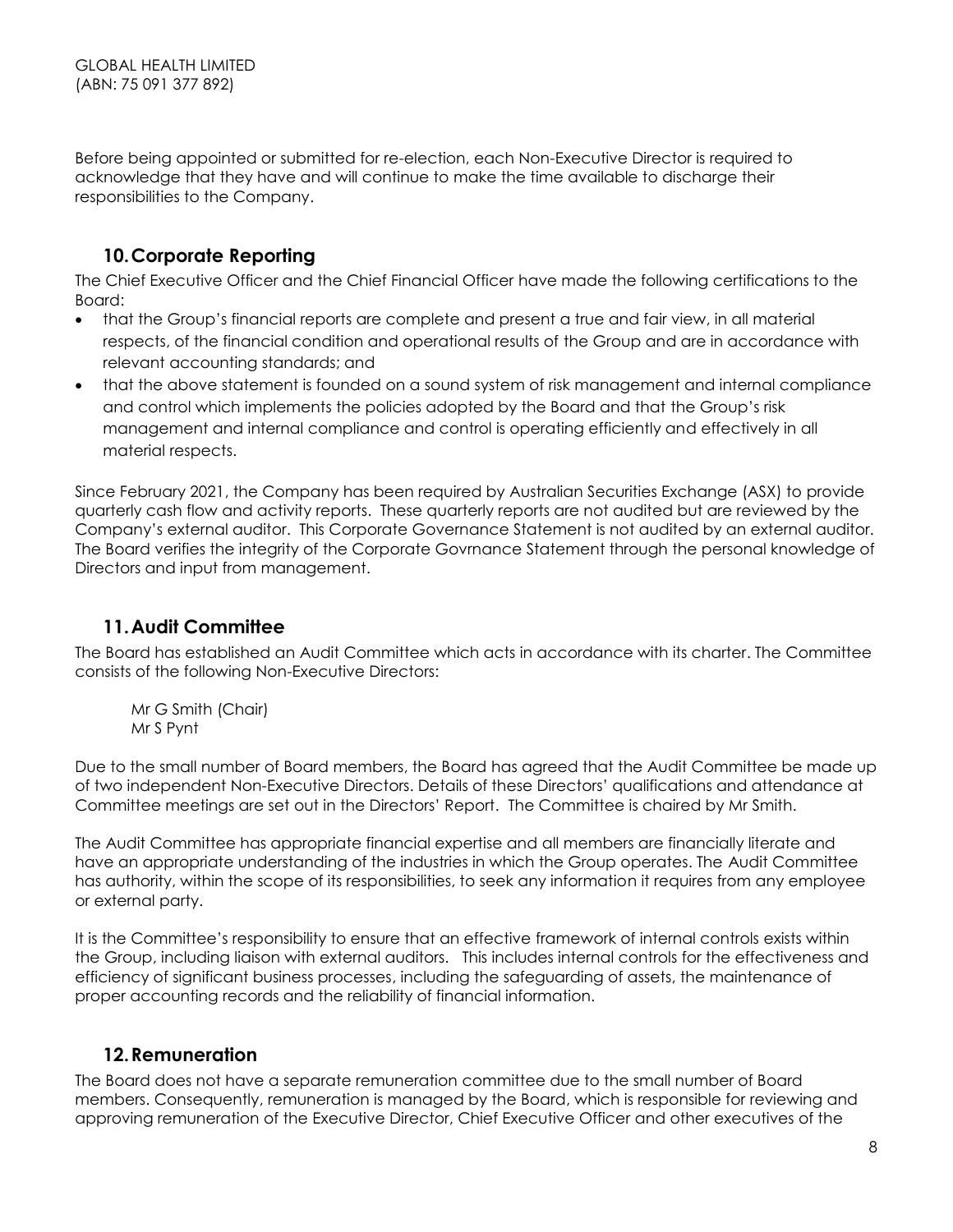Group. Remuneration levels are set competitively to attract appropriately qualified and experienced Directors and senior executives. Where necessary the Board may obtain independent advice on the appropriateness of remuneration packages and will obtain any shareholder approvals that may be required. The remuneration of Directors is detailed in the Directors' Report.

Payment of equity-based executive remuneration is made in accordance with thresholds set in plans approved by shareholders. The Board expects that the Group's remuneration structure will result in the Company being able to attract and retain suitable executives to manage the Group. It will also provide executives with the necessary incentives to strive to grow long-term shareholder value. Details of the remuneration and performance of executives are included in the Remuneration Report, which forms part of the Directors' Report.

#### **13.Risk**

<span id="page-8-0"></span>The Board does not have a separate risk committee due to the small number of Board members. The Board is responsible for overseeing the Group's systems for compliance and risk management. The Board approves the Group's risk management framework, which is implemented by management, and monitors and periodically reviews the key risks, having regard to the Board's appetite and tolerance for risk.

The Group does not have an internal audit function. The Board is of the opinion that due to the nature and size of the Group, the functions performed by an internal auditor are being adequately served by the independent external auditors.

### **14.Monitoring of the Board's Performance**

The Board has adopted a code of conduct for Directors in keeping with the Company's desire to remain a good corporate citizen and appropriately balance, protect and preserve all stakeholders' interests.

<span id="page-8-1"></span>The Board reviews its performance and the Chairman reviews the performance of individual Directors annually. These performance reviews are generally conducted internally and the Board will seek an externally-facilitated performance review if it considers it appropriate to do so. An internal performance review was conducted for the year ended 30 June 2021.

#### **15.Communication with Shareholders**

<span id="page-8-2"></span>The Board aims to ensure that shareholders are informed of all information necessary to evaluate the performance of the Group. Information is communicated to shareholders through:

- the Annual Report which is distributed to all shareholders;
- release of material information to the ASX, including media and market updates and investor presentations;
- the Annual General Meeting and other meetings convened to seek approval for recommended actions as appropriate; and
- the Company's website: [www.global-health.com.](http://www.global-health.com/)

The Company Secretary is responsible for communications with the ASX. This role includes responsibility for ensuring compliance with the continuous disclosure requirements in the ASX Listing Rules and overseeing and coordinating disclosure of information to the ASX. Announcements made to the market via the ASX are sent to all Directors and posted on the Company's website after beings disclosed to the ASX. When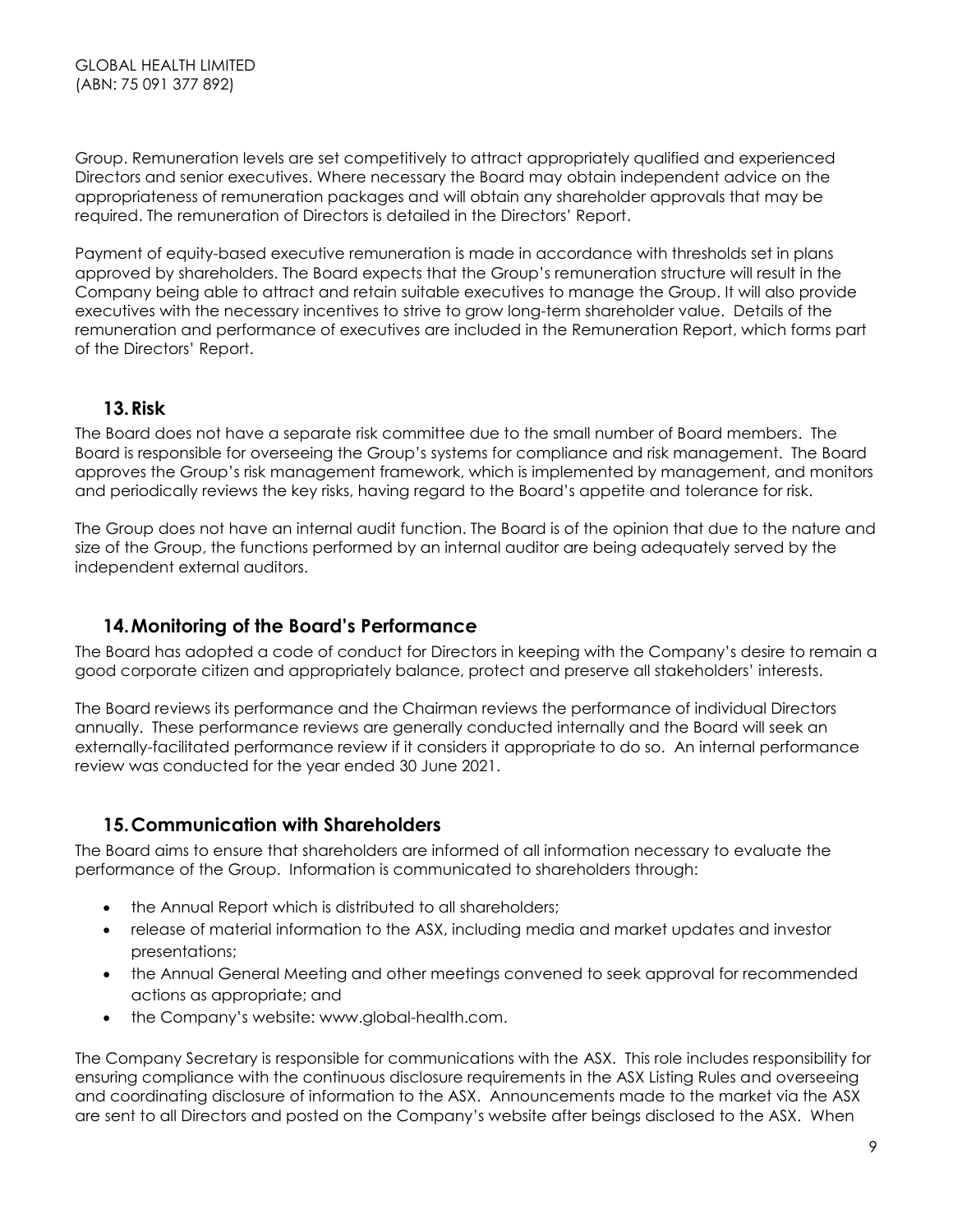analysts are briefed on aspects of the Group's operations, the materials used in the presentation are released to the ASX before the briefing and later posted on the Company's website.

All shareholders are entitled to receive a copy of the Company's Annual Report. The Company also provides opportunities for shareholders to gain information about the Group through electronic means. This include making all Company announcements, media briefings, details of Company meetings, financial reports for the last three years, and key policies and governance documents available on the Company's website. The website also includes an option for shareholders to register their email address for direct email updates about the Company.

General meetings of the Company have recently been held virtually using an online platform that allows shareholders in different locations to attend, vote and ask questions. Voting on resolutions at these meetings has taken place by a poll.

#### <span id="page-9-0"></span>**16. Securities Trading Policy**

Directors are subject to the legislative restrictions on acquiring or disposing of securities of the Company, if they are in possession of information that is not generally available, and which a reasonable person would expect to have a material effect on the price of the Company's securities if it were generally available.

The Company's securities trading policy restricts Directors and employees from acting on material information until it has been released to the market and adequate time has been given for this to be reflected in the prices of the Company's securities.

#### **17.Independent Professional Advice**

<span id="page-9-1"></span>Each Director is entitled to seek independent professional advice at the expense of the Company in carrying out their duties as a Director, with the prior approval of the Chairman.

#### **18.ASX Corporate Governance Council's Principles and Recommendations**

<span id="page-9-2"></span>

|     |                                                                                                                                                                                                                                                                                                                                                                                                                                                                                                                                                                                                                                                                                                                                                                                                                                                                                                            | Complied | <b>Note</b> |
|-----|------------------------------------------------------------------------------------------------------------------------------------------------------------------------------------------------------------------------------------------------------------------------------------------------------------------------------------------------------------------------------------------------------------------------------------------------------------------------------------------------------------------------------------------------------------------------------------------------------------------------------------------------------------------------------------------------------------------------------------------------------------------------------------------------------------------------------------------------------------------------------------------------------------|----------|-------------|
| 1.1 | A listed entity should have and disclose a board charter setting out: (a) the respective roles<br>and responsibilities of its board and management; and (b) those matters expressly reserved to<br>the board and those delegated to management.                                                                                                                                                                                                                                                                                                                                                                                                                                                                                                                                                                                                                                                            |          |             |
| 1.2 | A listed entity should: (a) undertake appropriate checks before appointing a director or senior<br>executive or putting someone forward for election as a director; and (b) provide security<br>holders with all material information in its possession relevant to a decision on whether or not to<br>elect or re-elect a director.                                                                                                                                                                                                                                                                                                                                                                                                                                                                                                                                                                       |          |             |
| 1.3 | A listed entity should have a written agreement with each director and senior executive<br>setting out the terms of their appointment.                                                                                                                                                                                                                                                                                                                                                                                                                                                                                                                                                                                                                                                                                                                                                                     |          |             |
| 1.4 | The company secretary of a listed entity should be accountable directly to the board, through<br>the chair, on all matters to do with the proper functioning of the board.                                                                                                                                                                                                                                                                                                                                                                                                                                                                                                                                                                                                                                                                                                                                 |          |             |
| 1.5 | A listed entity should: (a) have and disclose a diversity policy; (b) through its board or a<br>committee of the board set measurable objectives for achieving gender diversity in the<br>composition of its board, senior executives and workforce generally; and (c) disclose in<br>relation to each reporting period: (1) the measurable objectives set for that period to achieve<br>gender diversity; (2) the entity's progress towards achieving those objectives; and (3) either:<br>(A) the respective proportions of men and women on the board, in senior executive positions<br>and across the whole workforce (including how the entity has defined "senior executive" for<br>these purposes); or (B) if the entity is a 'relevant employer' under the Workplace Gender<br>Equality Act, the entity's most recent 'Gender Equality Indicators', as defined in and published<br>under that Act. |          |             |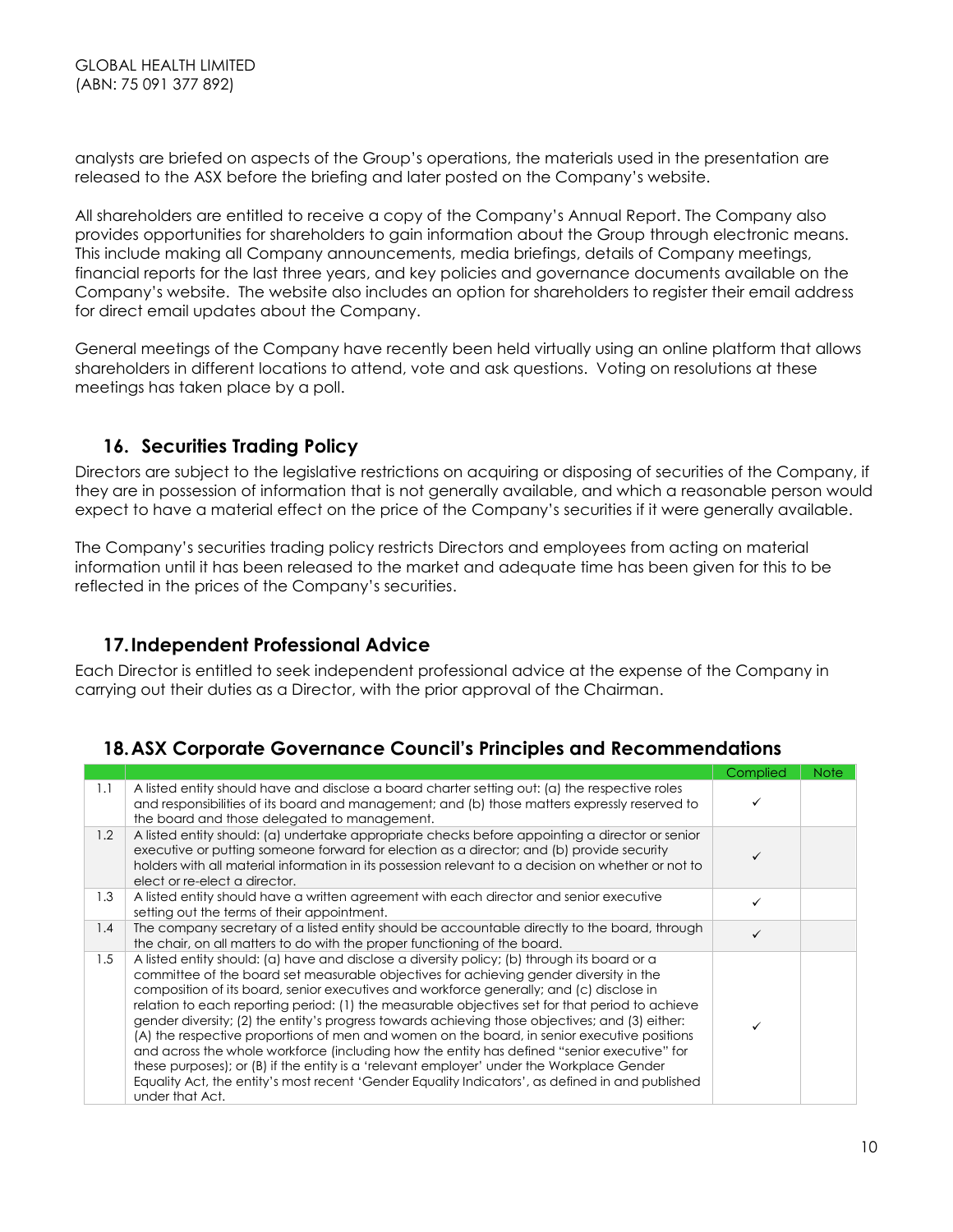|     |                                                                                                                                                                                                                                                                                                                                                                                                                                                                                                                                                                                                                                                                                                                                                                                                                                                                                                                                              | Complied     | <b>Note</b>    |
|-----|----------------------------------------------------------------------------------------------------------------------------------------------------------------------------------------------------------------------------------------------------------------------------------------------------------------------------------------------------------------------------------------------------------------------------------------------------------------------------------------------------------------------------------------------------------------------------------------------------------------------------------------------------------------------------------------------------------------------------------------------------------------------------------------------------------------------------------------------------------------------------------------------------------------------------------------------|--------------|----------------|
| 1.6 | A listed entity should: (a) have and disclose the process for periodically evaluating the<br>performance of the board, its committees and individual directors; and (b) disclose for each<br>reporting period, whether a performance evaluation has been undertaken in accordance<br>with that process during or in respect of that period.                                                                                                                                                                                                                                                                                                                                                                                                                                                                                                                                                                                                  | ✓            |                |
| 1.7 | A listed entity should: (a) have and disclose a process for periodically evaluating the<br>performance of its senior executives at least once every reporting period; and (b) disclose for<br>each reporting period, whether a performance evaluation has been undertaken in<br>accordance with that process during or in respect of that period.                                                                                                                                                                                                                                                                                                                                                                                                                                                                                                                                                                                            | ✓            |                |
| 2.1 | The board of a listed entity should: (a) have a nomination committee which: (1) has at least<br>three members, a majority of whom are independent directors; and (2) is chaired by an<br>independent director, and disclose: (3) the charter of the committee; (4) the members of the<br>committee; and (5) as at the end of each reporting period, the number of times the<br>committee met throughout the period and the individual attendances of the members at<br>those meetings; or (b) if it does not have a nomination committee, disclose that fact and the<br>processes it employs to address board succession issues and to ensure that the board has the<br>appropriate balance of skills, knowledge, experience, independence and diversity to enable<br>it to discharge its duties and responsibilities effectively.                                                                                                           |              | 1              |
| 2.2 | A listed entity should have and disclose a board skills matrix setting out the mix of skills that the<br>board currently has or is looking to achieve in its membership.                                                                                                                                                                                                                                                                                                                                                                                                                                                                                                                                                                                                                                                                                                                                                                     | $\checkmark$ |                |
| 2.3 | A listed entity should disclose: (a) the names of the directors considered by the board to be<br>independent directors; (b) if a director has an interest, position or relationship of the type<br>described in Box 2.3 but the board is of the opinion that it does not compromise the<br>independence of the director, the nature of the interest, position or relationship in question<br>and an explanation of why the board is of that opinion; and (c) the length of service of each<br>director.                                                                                                                                                                                                                                                                                                                                                                                                                                      | ✓            |                |
| 2.4 | A majority of the board of a listed entity should be independent directors                                                                                                                                                                                                                                                                                                                                                                                                                                                                                                                                                                                                                                                                                                                                                                                                                                                                   | ✓            |                |
| 2.5 | The Chair of the board of a listed entity should be an independent director and, in particular,<br>should not be the same person as the CEO of the entity.                                                                                                                                                                                                                                                                                                                                                                                                                                                                                                                                                                                                                                                                                                                                                                                   | $\checkmark$ |                |
| 2.6 | A listed entity should have a program for inducting new directors and for periodically<br>reviewing whether there is a need for existing directors to undertake professional development<br>to maintain the skills and knowledge needed to perform their role as directors effectively.                                                                                                                                                                                                                                                                                                                                                                                                                                                                                                                                                                                                                                                      | ✓            |                |
| 3.1 | A listed entity should articulate and disclose its values.                                                                                                                                                                                                                                                                                                                                                                                                                                                                                                                                                                                                                                                                                                                                                                                                                                                                                   | ✓            |                |
| 3.2 | A listed entity should: (a) have and disclose a code of conduct for its directors, senior<br>executives and employees; and (b) ensure that the board or a committee of the board is<br>informed of any material breaches of that code.                                                                                                                                                                                                                                                                                                                                                                                                                                                                                                                                                                                                                                                                                                       | ✓            |                |
| 3.3 | A listed entity should: (a) have and disclose a whistleblower policy; and (b) ensure that the<br>board or a committee of the board is informed of any material incidents reported under that<br>policy.                                                                                                                                                                                                                                                                                                                                                                                                                                                                                                                                                                                                                                                                                                                                      | $\checkmark$ |                |
| 3.4 | A listed entity should: (a) have and disclose an anti-bribery and corruption policy; and (b)<br>ensure that the board or a committee of the board is informed of any breaches of that policy.                                                                                                                                                                                                                                                                                                                                                                                                                                                                                                                                                                                                                                                                                                                                                | ✓            |                |
| 4.1 | The board of a listed entity should: (a) have an audit committee which: (1) has at least three<br>members, all of whom are non-executive directors and a majority of whom are independent<br>directors; and (2) is chaired by an independent director, who is not the chair of the board,<br>and disclose: (3) the charter of the committee; (4) the relevant qualifications and experience<br>of the members of the committee; and (5) in relation to each reporting period, the number of<br>times the committee met throughout the period and the individual attendances of the<br>members at those meetings; or (b) if it does not have an audit committee, disclose that fact<br>and the processes it employs that independently verify and safeguard the integrity of its<br>corporate reporting, including the processes for the appointment and removal of the external<br>auditor and the rotation of the audit engagement partner. |              | $\overline{2}$ |
| 4.2 | The board of a listed entity should, before it approves the entity's financial statements for a<br>financial period, receive from its CEO and CFO a declaration that, in their opinion, the<br>financial records of the entity have been properly maintained and that the financial<br>statements comply with the appropriate accounting standards and give a true and fair view<br>of the financial position and performance of the entity and that the opinion has been formed<br>on the basis of a sound system of risk management and internal control which is operating<br>effectively.                                                                                                                                                                                                                                                                                                                                                | ✓            |                |
| 4.3 | A listed entity should disclose its process to verify the integrity of any periodic corporate report<br>it releases to the market that is not audited or reviewed by an external auditor.                                                                                                                                                                                                                                                                                                                                                                                                                                                                                                                                                                                                                                                                                                                                                    | $\checkmark$ |                |
| 5.1 | A listed entity should have and disclose a written policy for complying with its continuous<br>disclosure obligations under listing rule 3.1.                                                                                                                                                                                                                                                                                                                                                                                                                                                                                                                                                                                                                                                                                                                                                                                                | $\checkmark$ |                |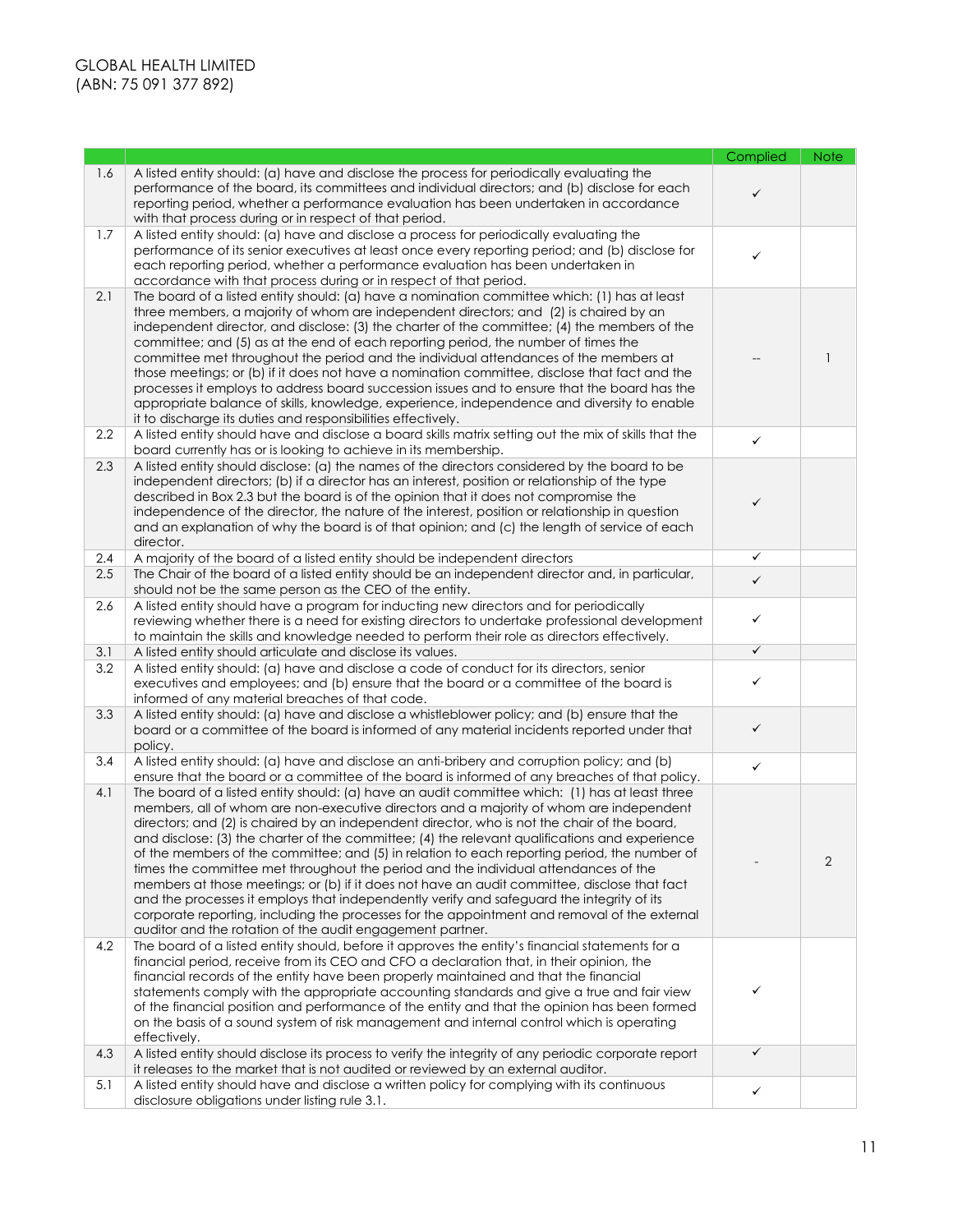|     |                                                                                                                                                                                                                                                                                                                                                                                                                                                                                                                                                                                                                                                                                                                                                                     | Complied     | <b>Note</b> |
|-----|---------------------------------------------------------------------------------------------------------------------------------------------------------------------------------------------------------------------------------------------------------------------------------------------------------------------------------------------------------------------------------------------------------------------------------------------------------------------------------------------------------------------------------------------------------------------------------------------------------------------------------------------------------------------------------------------------------------------------------------------------------------------|--------------|-------------|
| 5.2 | A listed entity should ensure that its board receives copies of all material market<br>announcements promptly after they have been made.                                                                                                                                                                                                                                                                                                                                                                                                                                                                                                                                                                                                                            | $\checkmark$ |             |
| 5.3 | A listed entity that gives a new and substantive investor or analyst presentation should release<br>a copy of the presentation materials on the ASX Market Announcements Platform ahead of<br>the presentation.                                                                                                                                                                                                                                                                                                                                                                                                                                                                                                                                                     | ✓            |             |
| 6.1 | A listed entity should provide information about itself and its governance to investors via its<br>website.                                                                                                                                                                                                                                                                                                                                                                                                                                                                                                                                                                                                                                                         | $\checkmark$ |             |
| 6.2 | A listed entity should have an investor relations program that facilitates effective two-way<br>communication with investors.                                                                                                                                                                                                                                                                                                                                                                                                                                                                                                                                                                                                                                       | $\checkmark$ |             |
| 6.3 | A listed entity should disclose how it facilitates and encourages participation at meetings of<br>security holders.                                                                                                                                                                                                                                                                                                                                                                                                                                                                                                                                                                                                                                                 | $\checkmark$ |             |
| 6.4 | A listed entity should ensure that all substantive resolutions at a meeting of security holders are<br>decided by a poll rather than by a show of hands.                                                                                                                                                                                                                                                                                                                                                                                                                                                                                                                                                                                                            | $\checkmark$ |             |
| 6.5 | A listed entity should give security holders the option to receive communications from, and<br>send communications to, the entity and its security registry electronically.                                                                                                                                                                                                                                                                                                                                                                                                                                                                                                                                                                                         | $\checkmark$ |             |
| 7.1 | The board of a listed entity should: (a) have a committee or committees to oversee risk, each<br>of which: (1) has at least three members, a majority of whom are independent directors; and<br>(2) is chaired by an independent director, and disclose: (3) the charter of the committee; (4)<br>the members of the committee; and (5) as at the end of each reporting period, the number of<br>times the committee met throughout the period and the individual attendances of the<br>members at those meetings; or (b) if it does not have a risk committee or committees that<br>satisfy (a) above, disclose that fact and the processes it employs for overseeing the entity's risk<br>management framework.                                                   |              | 3           |
| 7.2 | The board or a committee of the board should: (a) review the entity's risk management<br>framework at least annually to satisfy itself that it continues to be sound and that the entity is<br>operating with due regard to the risk appetite set by the board; and (b) disclose, in relation to<br>each reporting period, whether such a review has taken place.                                                                                                                                                                                                                                                                                                                                                                                                   | $\checkmark$ |             |
| 7.3 | A listed entity should disclose: (a) if it has an internal audit function, how the function is<br>structured and what role it performs; or (b) if it does not have an internal audit function, that<br>fact and the processes it employs for evaluating and continually improving the effectiveness<br>of its governance, risk management and internal control processes.                                                                                                                                                                                                                                                                                                                                                                                           |              | 4           |
| 7.4 | A listed entity should disclose whether it has any material exposure to environmental or social<br>risks and, if it does, how it manages or intends to manage those risks.                                                                                                                                                                                                                                                                                                                                                                                                                                                                                                                                                                                          | $\checkmark$ |             |
| 8.1 | The board of a listed entity should: (a) have a remuneration committee which: (1) has at least<br>three members, a majority of whom are independent directors; and (2) is chaired by an<br>independent director, and disclose: (3) the charter of the committee; (4) the members of the<br>committee; and (5) as at the end of each reporting period, the number of times the<br>committee met throughout the period and the individual attendances of the members at<br>those meetings; or (b) if it does not have a remuneration committee, disclose that fact and<br>the processes it employs for setting the level and composition of remuneration for directors<br>and senior executives and ensuring that such remuneration is appropriate and not excessive. |              | 5           |
| 8.2 | A listed entity should separately disclose its policies and practices regarding the remuneration<br>of non-executive directors and the remuneration of executive directors and other senior<br>executives.                                                                                                                                                                                                                                                                                                                                                                                                                                                                                                                                                          | ✓            |             |
| 8.3 | A listed entity which has an equity-based remuneration scheme should: (a) have a policy on<br>whether participants are permitted to enter into transactions (whether through the use of<br>derivatives or otherwise) which limit the economic risk of participating in the scheme; and (b)<br>disclose that policy or a summary of it.                                                                                                                                                                                                                                                                                                                                                                                                                              | ✓            |             |
| 9.1 | A listed entity with a director who does not speak in the language in which board or security<br>holder meetings are held or key corporate documents are written should disclose the<br>processes it has in place to ensure the director understands and can contribute to the<br>discussions at those meetings and understands and can discharge their obligations in relation<br>to those documents.                                                                                                                                                                                                                                                                                                                                                              |              | N/A         |
| 9.2 | A listed entity established outside Australia should ensure that meetings of security holders are<br>held at a reasonable place and time.                                                                                                                                                                                                                                                                                                                                                                                                                                                                                                                                                                                                                           |              | N/A         |
| 9.3 | A listed entity established outside Australia, and an externally managed listed entity that has<br>an AGM should ensure that its external auditor attends its AGM and is available to answer<br>questions from security holders in relation to the audit.                                                                                                                                                                                                                                                                                                                                                                                                                                                                                                           |              | N/A         |